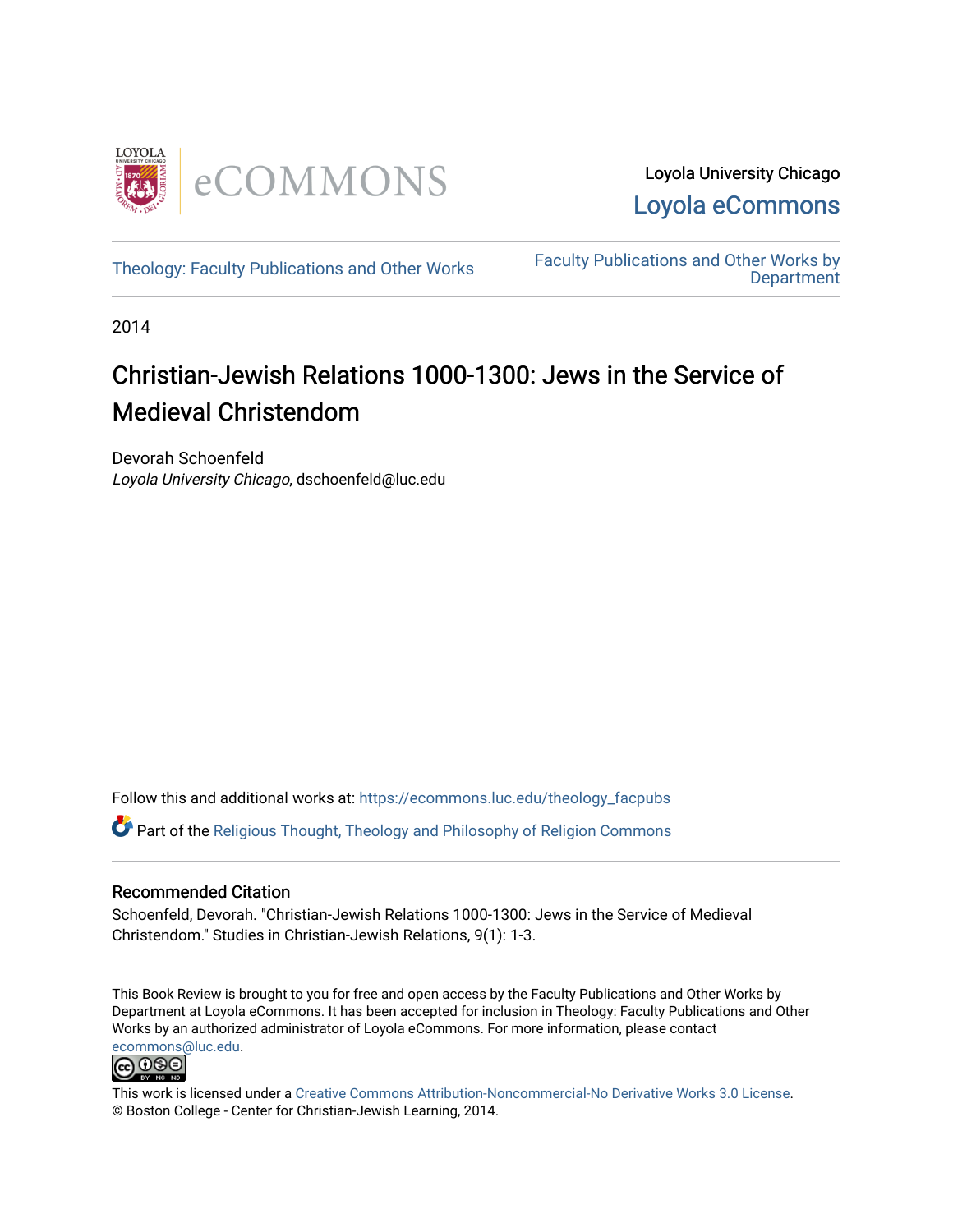## j REVIEW

## Anna Sapir Abulafia Christian-Jewish Relations 1000-1300: Jews in the Service of Medieval Christendom

(Harlow, England: Pearson, 2011), paperback, xxiv + 262 pp.

Devorah Schoenfeld, Loyola University Chicago

Abulafia's new work investigates the legal and literary trope of Jews as slaves, serfs, or servants in the Latin Christian world during the High Middle Ages. This trope, as Abulafia shows, mediates between two contradictory impulses in medieval Christian thought: on the one hand the sense that Jews ought to be protected because they represent something important in the Christian past, or are an important part of God's plan of salvation, or are in their subjection an important reminder of the truth of God's promises; and on the other the feeling that their very existence is dangerous to the unity and stability of Christendom. The trope of Jewish servitude, as Abulafia shows, is a tool that Christian thinkers developed for navigating between these two ideas about Jews and for finding them a role and a place in their society.

One of the fascinating and powerful insights of Abulafia's work is just how multivocal and ambiguous a trope this was, and how many different purposes it could be made to serve. The trope of Jewish servitude was used to protect Jews from persecution because they served a practical necessity. Alternatively, it was used to argue that Jews should be tolerated because they possess the virtue of being "prepared to serve," which Pope Alexander II argued was a virtue possessed by Jews and not Muslims (p. 139). Rulers who did not wish to tolerate Jews to the same extent could use the same trope to expel those who were not performing any particular service, as did England's King Henry III in 1290, or to simply assert it as their right to use the Jews as an expendable resource by expelling them and taking their money, as did Philip IV of France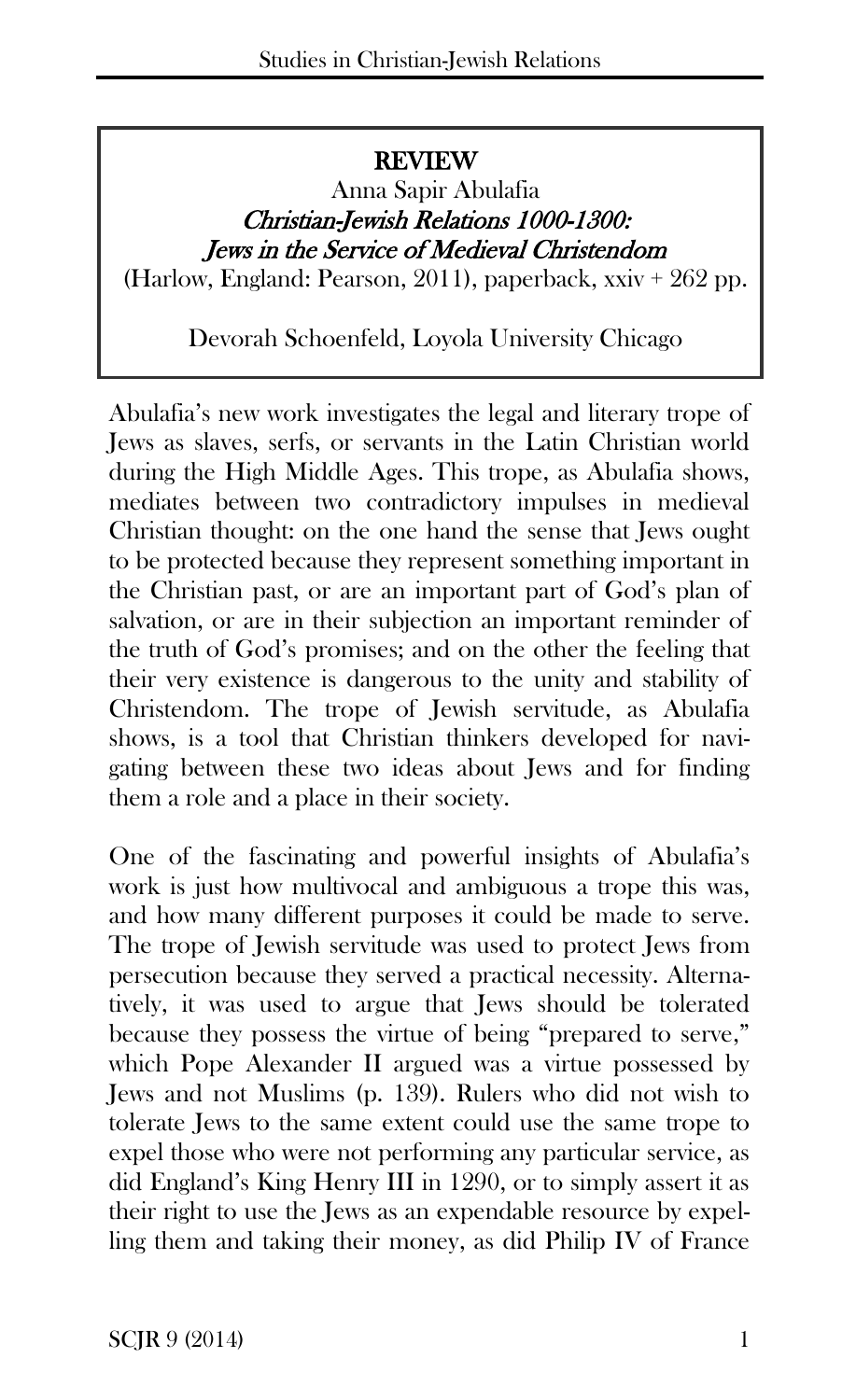in 1306. When used by Christian theologians the trope of Jewish servitude was a way to justify toleration of Jews in a subordinate status, sometimes to pressure them to convert, as Rupert of Deutz argued, or to make it possible to solicit their help with Rabbinic scholarship as an alternative source for studying the Hebrew Bible.

As Abulafia shows, a paradox of this trope is that even when used explicitly to protect the Jews it could add another layer of anti-Judaic thinking. One fascinating example of this is Bernard of Clairvaux's argument that Jews should be tolerated because, by serving the Christian world as moneylenders, they keep Christians from themselves becoming moneylenders and thus committing the grave sin of usury. He argues for Jewish toleration but in the process situates the sin of usury as both particularly horrific and particularly Jewish.

The first two chapters of the book lay out the tensions around Jewish toleration in medieval Christendom and their origins. The first deals with the argument for toleration, based primarily on the views of Augustine, and the second deals with the argument for exclusion, focusing on the views of Pope Gregory the Great. The middle chapters, which form the heart of the book, take a close look at legal documents from Germany, France, England, and the Latin Mediterranean (such as Spain and Italy) to see the various ways that the idea of Jewish servitude was implemented in practice. Servitude, as Abulafia points out, does not necessarily mean subordination, and there were times when the trope of Jewish servitude gave Jews a position of privilege over many Christians in their society, as when Fredrick II of Germany used it to indicate that he would regard any attack on "his" Jews as an attack on himself. Yet the uses to which this trope was put continually varied, even, as Abulafia shows, within the reign of a single king.

The concluding two chapters look at the role of the trope of Jews as servants in two of the most horrific kinds of anti-Jewish persecutions in the medieval period: the massacres of Jews during the Crusades and the blood libels and the destruction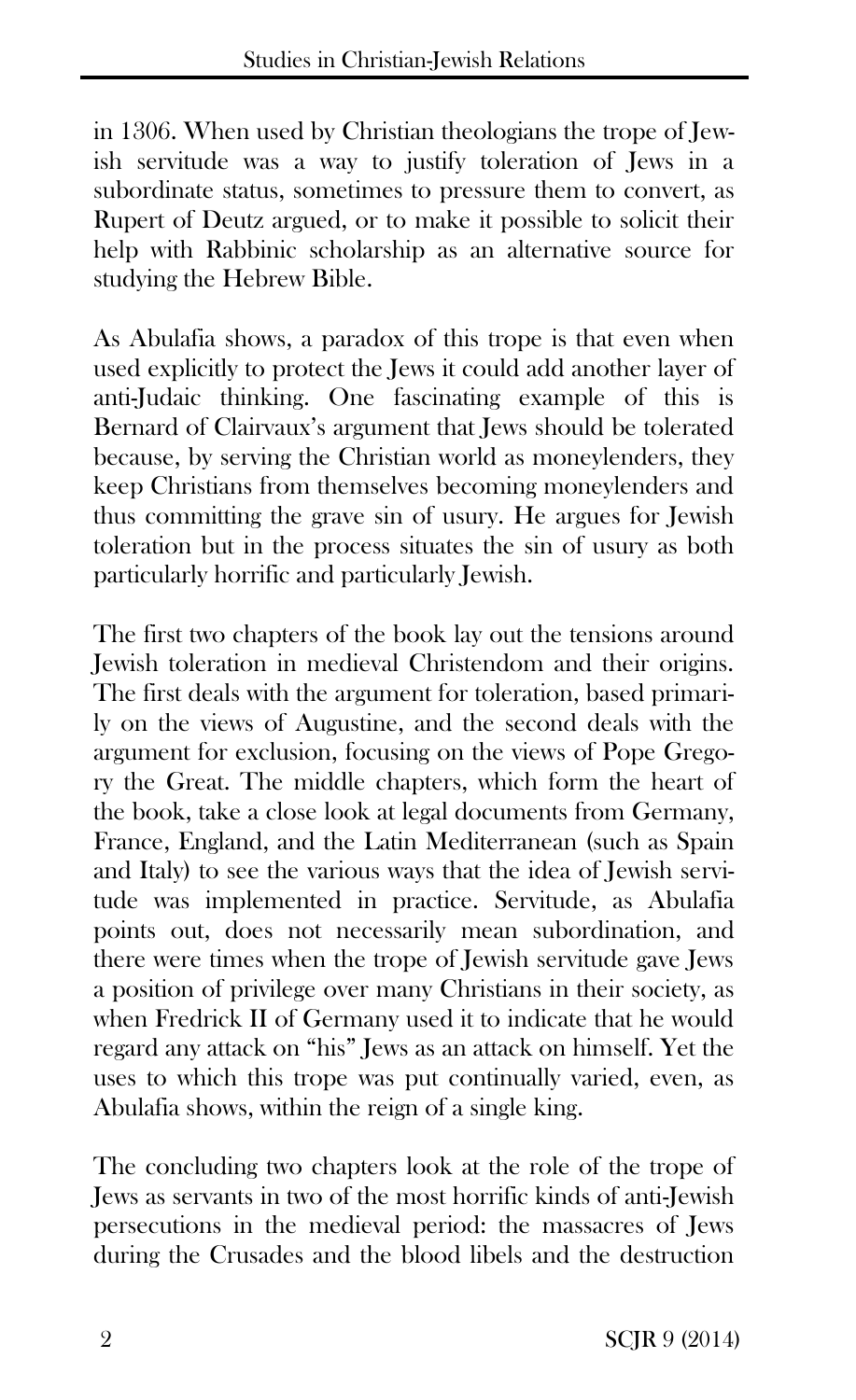they caused. During the Crusades, the trope of Jewish servitude could be used to distinguish Jews from Muslims by those (such as Bernard of Clairvaux) who wished to protect Jews while urging warfare against the Islamic world. In the blood libel, conversely, fictional stories about Jewish violence were made to serve Christian theological needs in ways that had terrible consequences for real Jews.

One counter-narrative that runs throughout is the Jewish response to this trope, which Abulafia finds in Jewish legal, pietistic, and liturgical texts. Many medieval Jews did not see themselves as servants of Christendom at all, but rather as dialogue partners, with the ability to reject Christian uses of their scholarship and to respond to Christian anti-Jewish polemics with a polemic of their own.

Abulafia's focus on the trope of Jewish servitude leads to some particular emphases in her reading of legal codes. She frequently touches on the question of whether or not Jews were permitted to hire non-Jewish servants or own Jewish slaves, which is important in thinking through the question of what Jewish servitude meant, since prohibiting Jews from owning slaves was a way of defining Jewish status as itself servile.

The book is written in an engaging, accessible style, although it might not be appropriate for undergraduates because of the background in Judaism and in medieval history that it assumes. It is recommended for advanced students and anyone who is interested in one of the formative tropes of medieval Jewish-Christian relations.